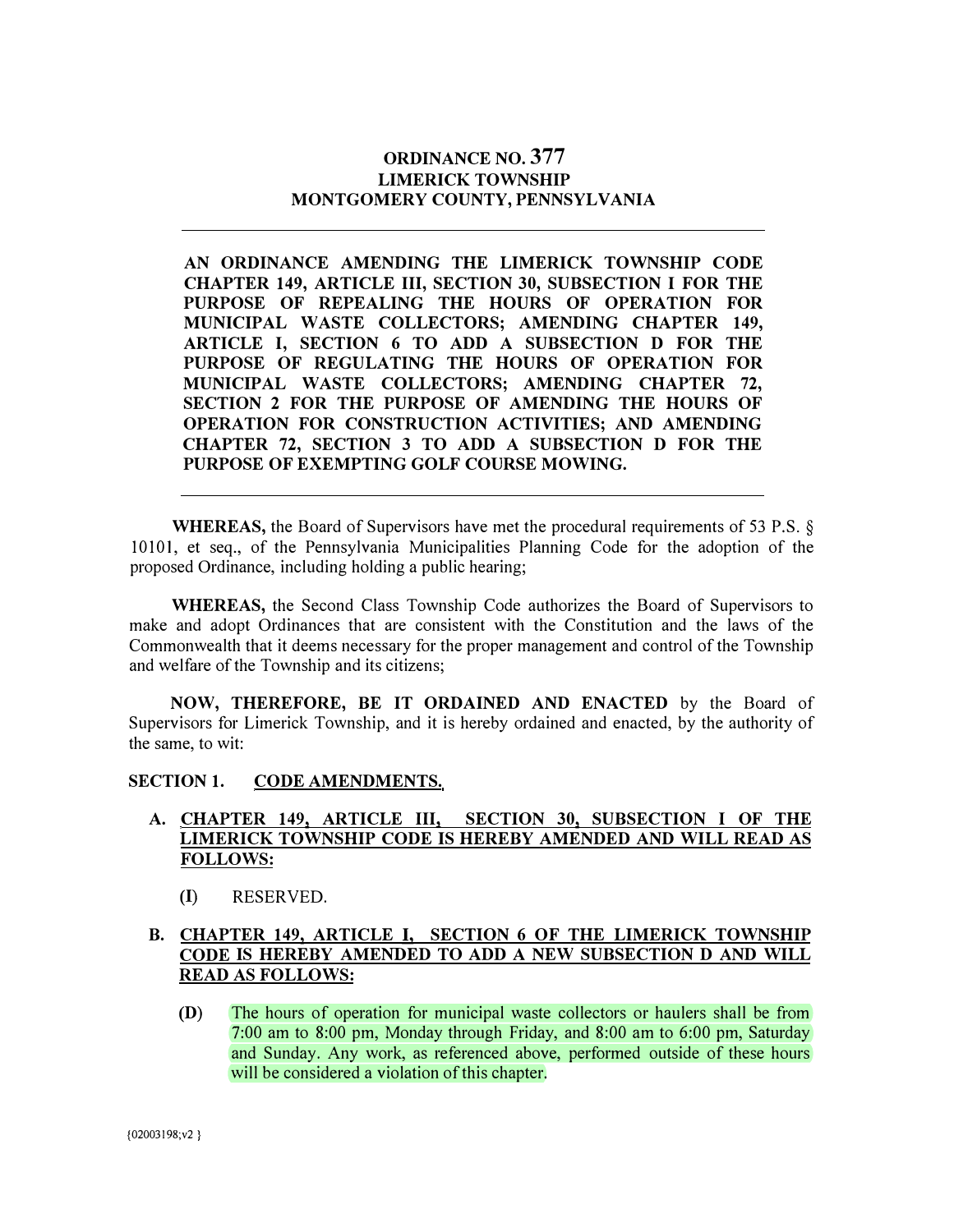## C. CHAPTER 72, SECTION 2 OF THE LIMERICK TOWNSHIP CODE IS HEREBY AMENDED AND WILL READ AS FOLLOWS:

### §72-2 Hours of operation.

Operating or permitting the operation of any equipment or tools in new construction, reconstruction, additions, alterations, demolition, drilling, excavation, earthmoving, and paying shall be performed Monday through Friday between the hours of 7:00 am and 8:00 pm, and Saturday and Sunday between the hours of and 8:00 am and 6:00 pm. Any work, as referenced above, performed outside of these hours will be considered a violation of this chapter.

### D. CHAPTER 72, SECTION 3 OF THE LIMERICK TOWNSHIP CODE IS HEREBY AMENDED TO ADD A NEW SUBSECTION D AND WILL READ AS **FOLLOWS:**

The operation of tools, to include but not be limited to gas powered lawn or  $(D)$ garden tools or similar devices used for the purpose of mowing a golf course within Limerick Township shall be exempt from this chapter.

#### **SECTION 2. REPEALER.**

All Ordinances or parts of Ordinances inconsistent herewith or in conflict with any of the specific terms enacted hereby, to the extent of said inconsistencies or conflicts, are hereby specifically repealed.

#### **SECTION 3. REVISIONS.**

The Limerick Township Board of Supervisors does hereby reserve the right, from time to time, to adopt modifications of, supplements to, or amendments of its Ordinance, including this provision.

#### **SECTION 4.** SEVERABILITY.

In the event that any section, sentence, clause, phrase or word of this Ordinance shall be declared illegal, invalid or unconstitutional by any Court of competent jurisdiction, such declaration shall not prevent, preclude or otherwise foreclose enforcement of any of the remaining portions of this Ordinance.

#### **SECTION 5. EFFECTIVE DATE.**

This amendment shall become effective five (5) days after date of adoption.

#### **SECTION 6. FAILURE TO ENFORCE NOT A WAIVER.**

The failure of Limerick Township to enforce any provision of this Ordinance shall not constitute a waiver by the Township of its rights of future enforcement hereunder.